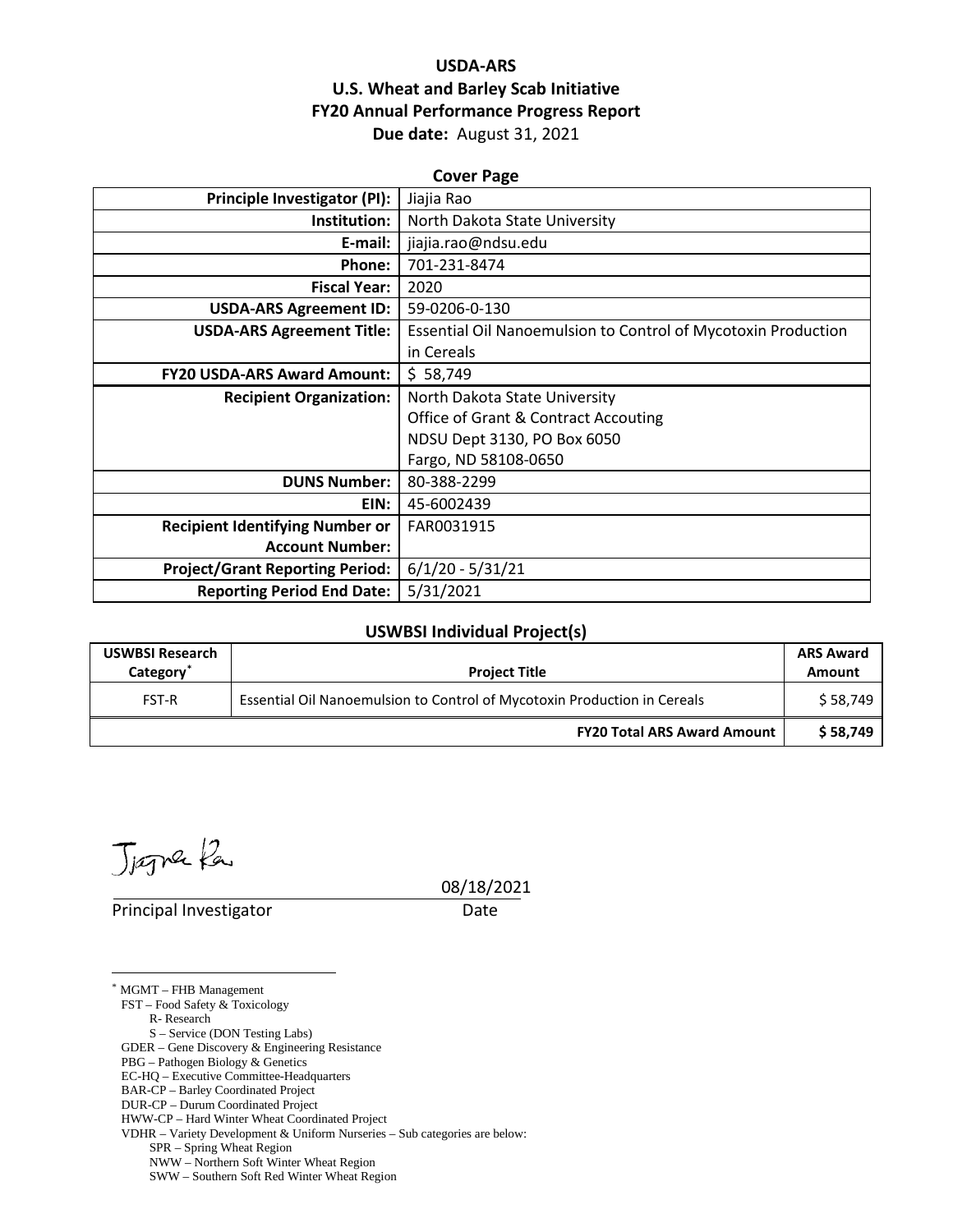FY20 Annual Performance Progress Report PI: Rao, Jiajia USDA‐ARS Agreement #: 59‐0206‐0‐130 Reporting Period: 6/1/20 ‐ 5/31/21 **Project 1:** *Essential Oil Nanoemulsion to Control of Mycotoxin Production in Cereals*

### **1. What are the major goals and objectives of the research project?**

Objective one: Preparation, Characterization of essential oil nanoemulsions their major chemical compounds nanoemulsions;

Objective two: Antifungal and antimycotoxigenic mechanisms of action (MOA) of essential oil nanoemulsions;

Objective three: Application of essential oil nanoemulsions for reducing fusarium infection and DON production during the micro malting process

**2. What was accomplished under these goals or objectives?** *(For each major goal/objective, address these three items below.)*

#### **a) What were the major activities? Major activities in objective one:**

- The chemical composition of two different type of clove oils and three different type of hop essential oils were measured
- The impact of clove oil type including clove leaf oil and clove bud oil on the physicochemical properties on clove oil‐in‐water nanoemulsions was investigated

 The physiochemical stability of hop oil‐in‐water nanoemulsion was evaluated. **Major activities in objective two:**

 Antifungal and antimycotoxigenic mechanisms of action (MOA) of abovemetioned two clove oil‐in‐water nanoemulsions and one hop oil‐in‐ water nanoemulsion have been explored.

#### **b) What were the significant results? Significant results in objective one**

- The chemical composition of clove bud oil and clove leaf oil showed noticeable differences. For instance, a higher percentage of eugenol and eugenol acetate appeared in clove bud oil, whereas no eugenol acetate was found in clove leaf oil.
- By blending 25 wt% of clove oil with 75 wt% of corn oil in oil phase (5 wt%), clove bud oil (CBO)‐in‐water nanoemulsion and clove leaf oil (CLO)‐in‐water nanoemulsion showed highly physical stable with the mean particle size < 170 nm.
- The concentration of major chemical constituents such as eugenol and caryophyllene in nanoemulsion maintained constant during storage time (over one week) at room temperature.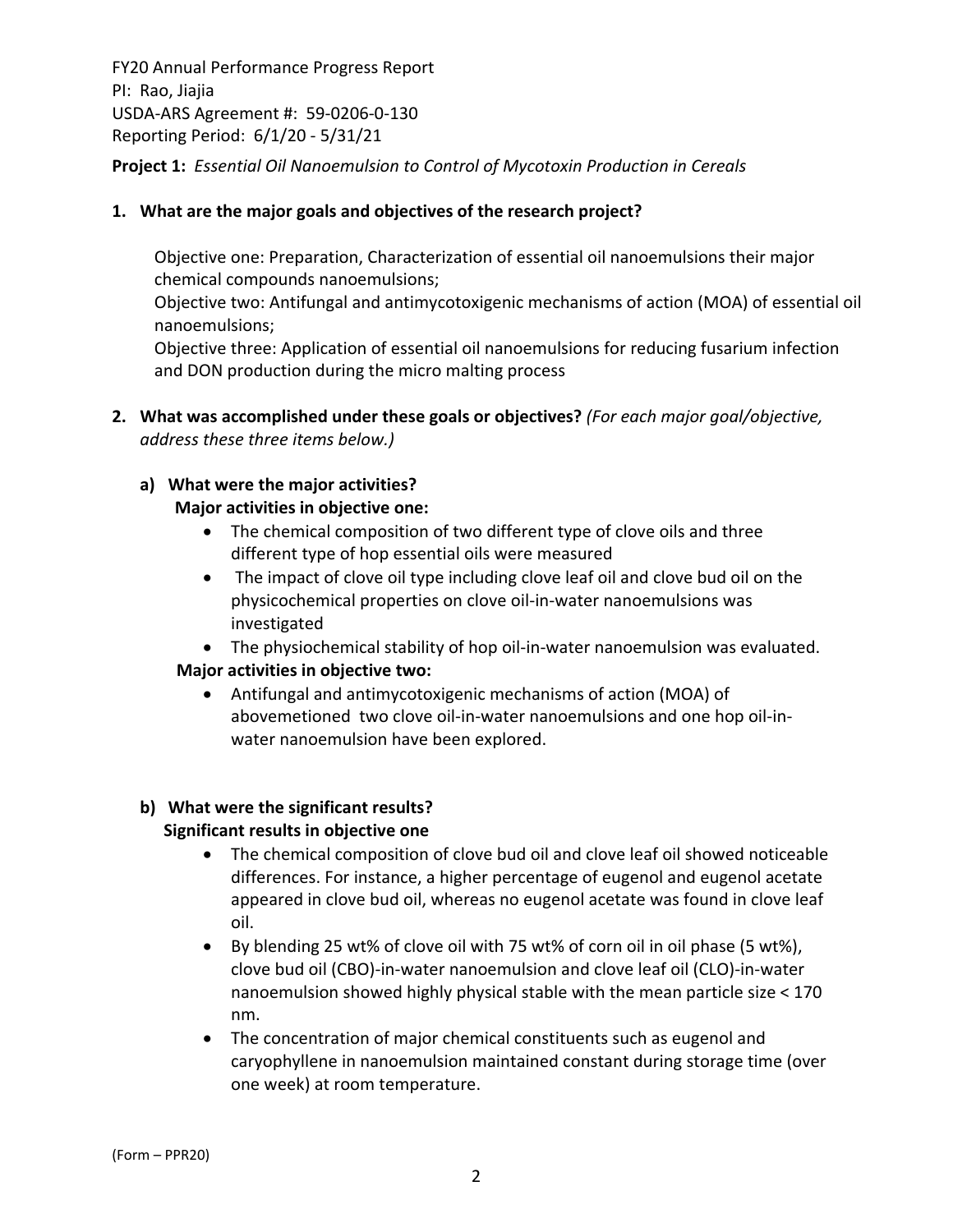- There are total over 15 compounds have been measured in hop essential oil, which accounts for 87.48% in total.
- The major chemical composition of hop essential oil is beta-myrcene, humulene followed by caryophyllene, nerol and 3,3,6‐trimethyl‐1,5‐ heptadiene.
- The physical stabled 5 wt% of hop oi‐ in‐water nanoemulsion can be fabricated by blending 30% of medium‐chain triglyceride (MCT) with 70% of hop oil.

### **Significant results in objective two**

- The antifungal activities of nanoemulsions against two Fusarium graminearum isolates were strongly dependent on the clove oil concentration. For instance, clove leaf oil nanoemulsion displayed an appreciable higher antifungal activity compared to clove bud oil nanoemulsion at a lower clove oil concentration.
- The morphological changes of fungal hyphae and spores revealed that both nanoemulsions could effectively inhibit fungal mycelial growth and spore germination, but in a different antifungal mode of actions.
- Hop essential oil has weaker antifungal and inhibition of mycotoxin production compared to clove oil
- Hop essential oil can have altered total lipid content and fatty acid profile in spore cell membrane, thus inhibit the spore germination and mycotoxin production.

### **c) List key outcomes or other achievements.**

One manuscript has been submitted to the journal and under the review processing.

 Haiyang Jiang, Shaobin Zhong, Paul Schwarz, Bingcan Chen, Jiajia Rao. Chemical composition of essential oils from leaf and bud of clove and their impact on the antifungal and mycotoxin inhibitory activities of clove oil‐in‐ water nanoemulsions. Submitted.

### **3. Was this research impacted by the COVID‐19 pandemic (i.e. university shutdowns and/or restrictions, reduced or lack of support personnel, etc.)? If yes, please explain how this research was impacted or is continuing to be impacted.**

Yes. Due to the COVID‐19 pandemic, majority of labs have not been functional, some of labs has very restricted rule in terms of student capacity for conducting experiment for half years. In addition, one hired PhD planning to come to my lab 2020 fall from China. Due to the impact of COVID, she could not physically be here. Therefore, a new PhD student has been hired and physically come to my lab in 2021 fall.

#### **4. What opportunities for training and professional development has the project provided?**

The project provided training opportunities for two Ph. D students.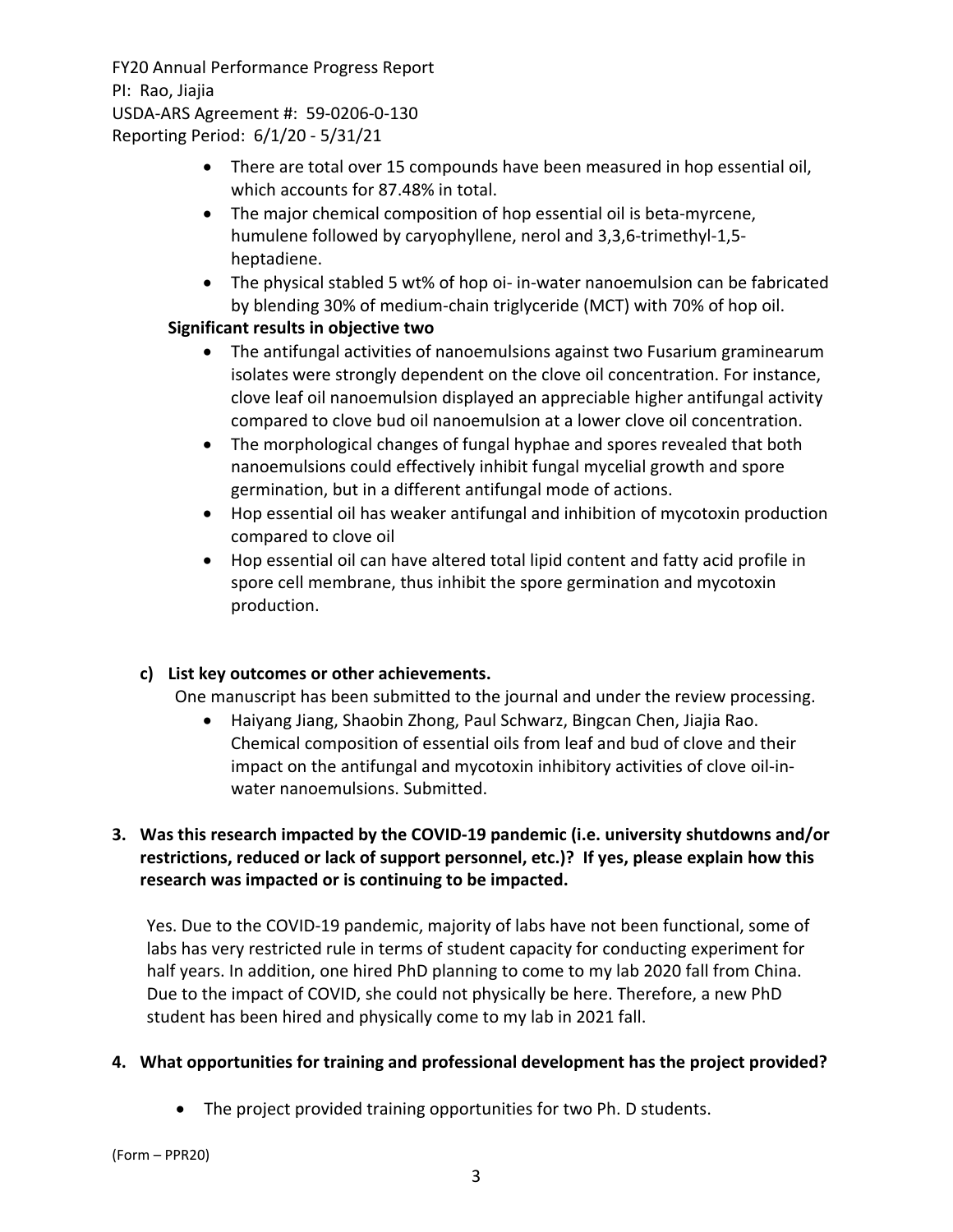> One Ph. D student obtained the second place of research oral competition in Toxicology & Safety Evaluation division at the 2021 annual Institute of Food Technologists (IFT) meeting.

#### **5. How have the results been disseminated to communities of interest?**

Yes. Results have been presented in the following conferences (\* denotes the corresponding author)

- 1) Haiyang Jiang, **Jiajia Rao\***. Chemical composition, antifungal and mycotoxin inhibitory activities of essential oil nanoemulsions from leaves and buds of clove. 2021 Institute of Food Technologists (IFT) Annual Meeting, July 18–21, Virtual.
- 2) Haiyang Jiang, **Jiajia Rao\***. Clove Oil‐in‐Water Nanoemulsion Mitigates Growth of Fusarium graminearum and Trichothecene Mycotoxin Production during the Malting of Fusarium Infected Barley. 2020 National Fusarium Head Blight Forum. December, 2020, poster presentation, Virtual.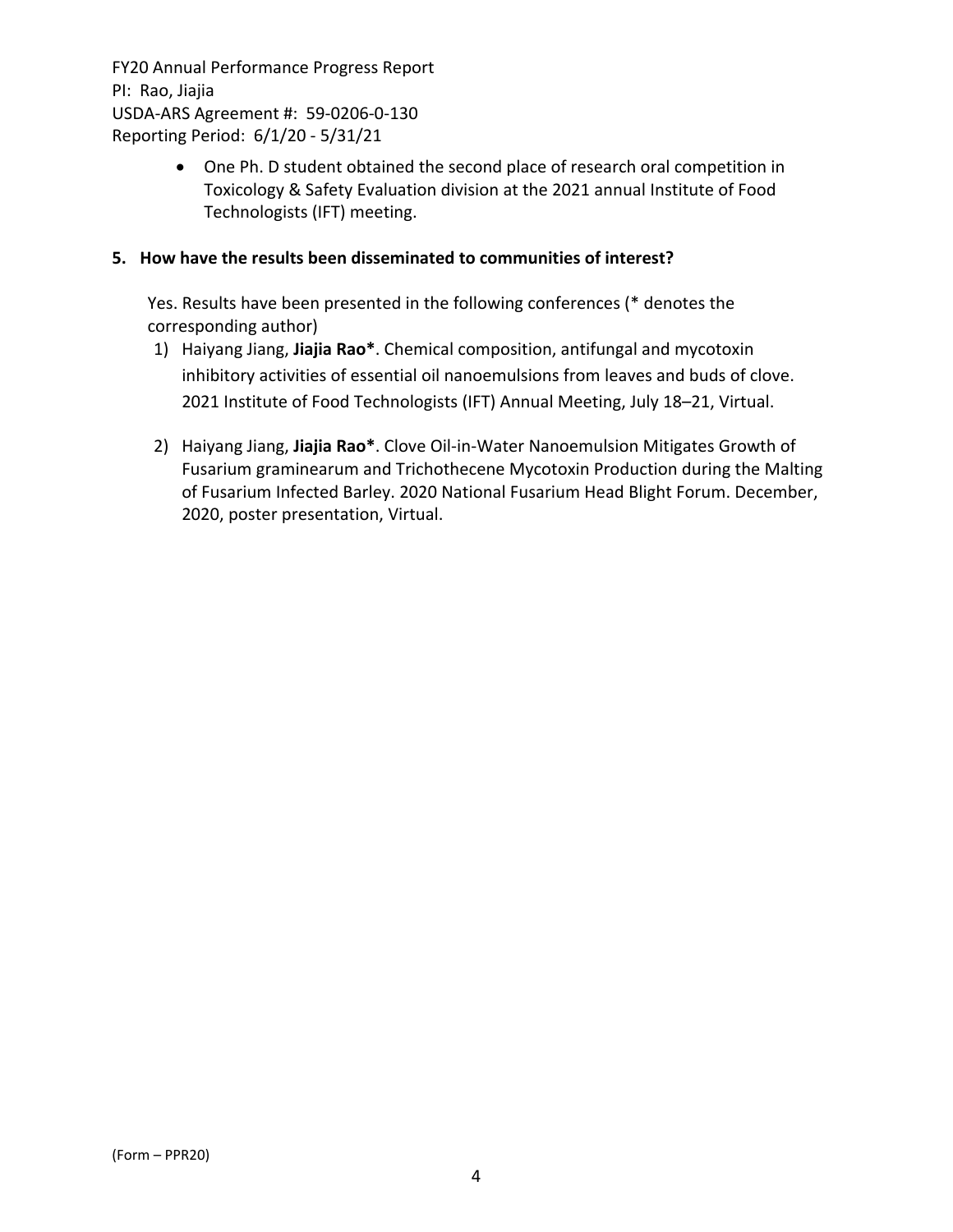## **Training of Next Generation Scientists**

**Instructions:** Please answer the following questions as it pertains to the FY20 award period (6/1/20 ‐ 5/31/21). The term "support" below includes any level of benefit to the student, ranging from full stipend plus tuition to the situation where the student's stipend was paid from other funds, but who learned how to rate scab in a misted nursery paid for by the USWBSI, and anything in between.

**1. Did any graduate students in your research program supported by funding from your USWBSI grant earn their MS degree during the FY19 award period?**

| $\square$ Yes | ⊠No | $\Box$ Not Applicable                         |
|---------------|-----|-----------------------------------------------|
|               |     | If yes, how many? Click to enter number here. |

**2. Did any graduate students in your research program supported by funding from your USWBSI grant earn their Ph.D. degree during the FY19 award period?**

 $\Box$ Yes  $\boxtimes$ No  $\Box$  Not Applicable **If yes, how many?** Click to enter number here.

**3. Have any post docs who worked for you during the FY19 award period and were supported by funding from your USWBSI grant taken faculty positions with universities?**  $\square$ Yes  $\square$ No  $\square$  Not Applicable

**If yes, how many?** Click to enter number here.

**4. Have any post docs who worked for you during the FY19 award period and were supported by funding from your USWBSI grant gone on to take positions with private ag‐ related companies or federal agencies?**

 $\square$ Yes  $\square$ No  $\square$  Not Applicable

**If yes, how many?** Click to enter number here.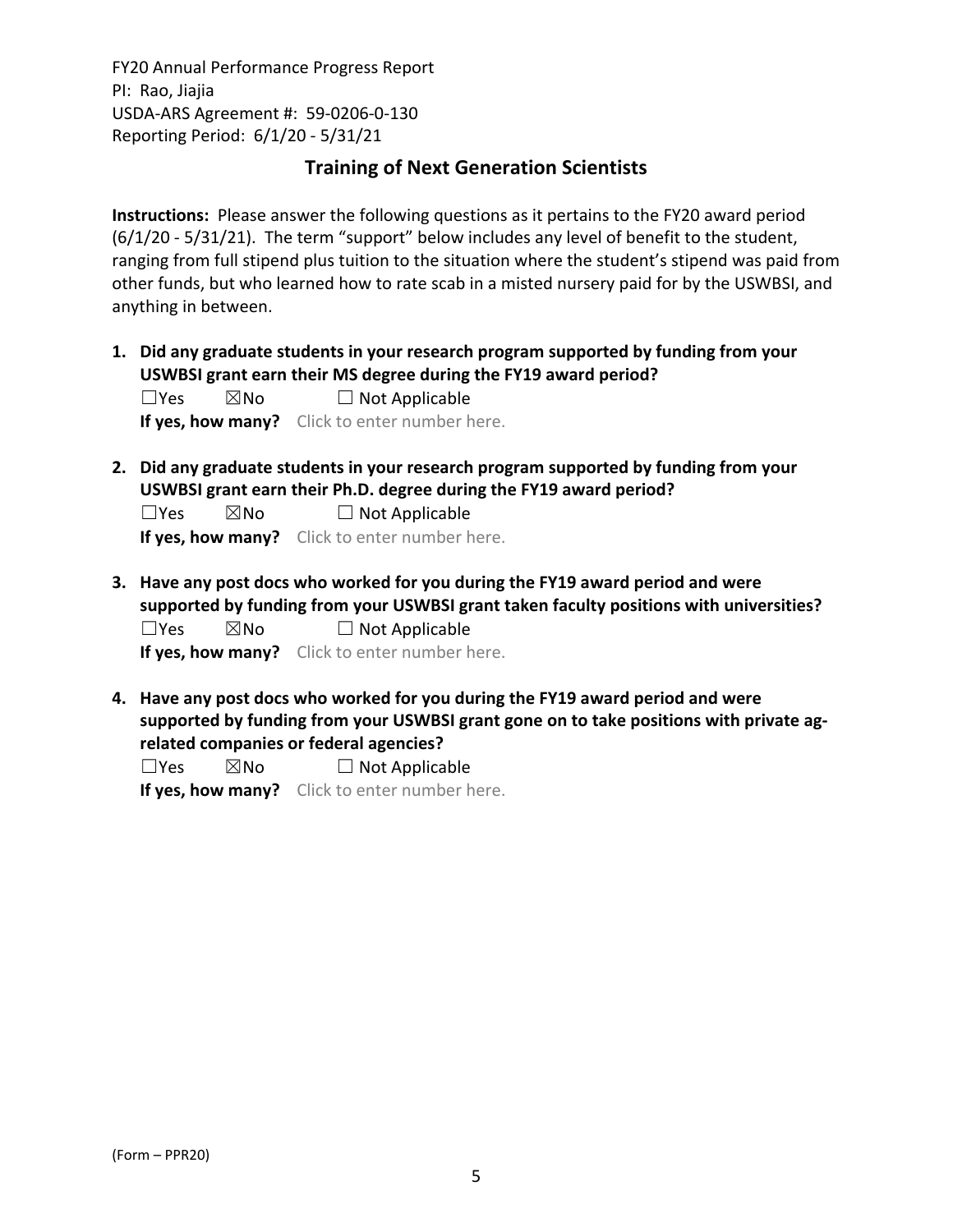## **Release of Germplasm/Cultivars**

**Instructions:** In the table below, list all germplasm and/or cultivars released with full or partial support through the USWBSI during the FY20 award period (6/1/20 ‐ 5/31/21). All columns must be completed for each listed germplasm/cultivar. Use the key below the table for Grain Class abbreviations. 

| Name of Germplasm/Cultivar | <b>Grain Class</b>    | <b>FHB Resistance</b>                                  | <b>FHB</b><br>Rating<br>$(0-9)$ | Year<br><b>Released</b> |
|----------------------------|-----------------------|--------------------------------------------------------|---------------------------------|-------------------------|
| N/A                        | Select Grain<br>Class | Select what represents<br>your most resistant<br>check | Enter as<br>text 0-9<br>rating  | Select Year             |
| Click here to enter text.  | Select Grain<br>Class | Select what represents<br>your most resistant<br>check | Enter as<br>text 0-9<br>rating  | Select Year             |
| Click here to enter text.  | Select Grain<br>Class | Select what represents<br>vour most resistant<br>check | Enter as<br>text 0-9<br>rating  | Select Year             |
| Click here to enter text.  | Select Grain<br>Class | Select what represents<br>your most resistant<br>check | Enter as<br>text 0-9<br>rating  | Select Year             |
| Click here to enter text.  | Select Grain<br>Class | Select what represents<br>your most resistant<br>check | Enter as<br>text 0-9<br>rating  | Select Year             |
| Click here to enter text.  | Select Grain<br>Class | Select what represents<br>your most resistant<br>check | Enter as<br>text 0-9<br>rating  | Select Year             |
| Click here to enter text.  | Select Grain<br>Class | Select what represents<br>your most resistant<br>check | Enter as<br>text 0-9<br>rating  | Select Year             |
| Click here to enter text.  | Select Grain<br>Class | Select what represents<br>your most resistant<br>check | Enter as<br>text 0-9<br>rating  | Select Year             |
| Click here to enter text.  | Select Grain<br>Class | Select what represents<br>your most resistant<br>check | Enter as<br>text 0-9<br>rating  | Select Year             |
| Click here to enter text.  | Select Grain<br>Class | Select what represents<br>your most resistant<br>check | Enter as<br>text 0-9<br>rating  | Select Year             |
| Click here to enter text.  | Select Grain<br>Class | Select what represents<br>your most resistant<br>check | Enter as<br>text 0-9<br>rating  | Select Year             |
| Click here to enter text.  | Select Grain<br>Class | Select what represents<br>your most resistant<br>check | Enter as<br>text 0-9<br>rating  | Select Year             |
| Click here to enter text.  | Select Grain<br>Class | Select what represents<br>your most resistant<br>check | Enter as<br>text 0-9<br>rating  | Select Year             |
| Click here to enter text.  | Select Grain<br>Class | Select what represents<br>your most resistant<br>check | Enter as<br>text 0-9<br>rating  | Select Year             |

NOTE: Leave blank if you have nothing to report or if your grant did NOT include any VDHR-related projects.

**NOTE:** List the associated release notice or publication under the appropriate sub-section in the 'Publications' section of the FPR.